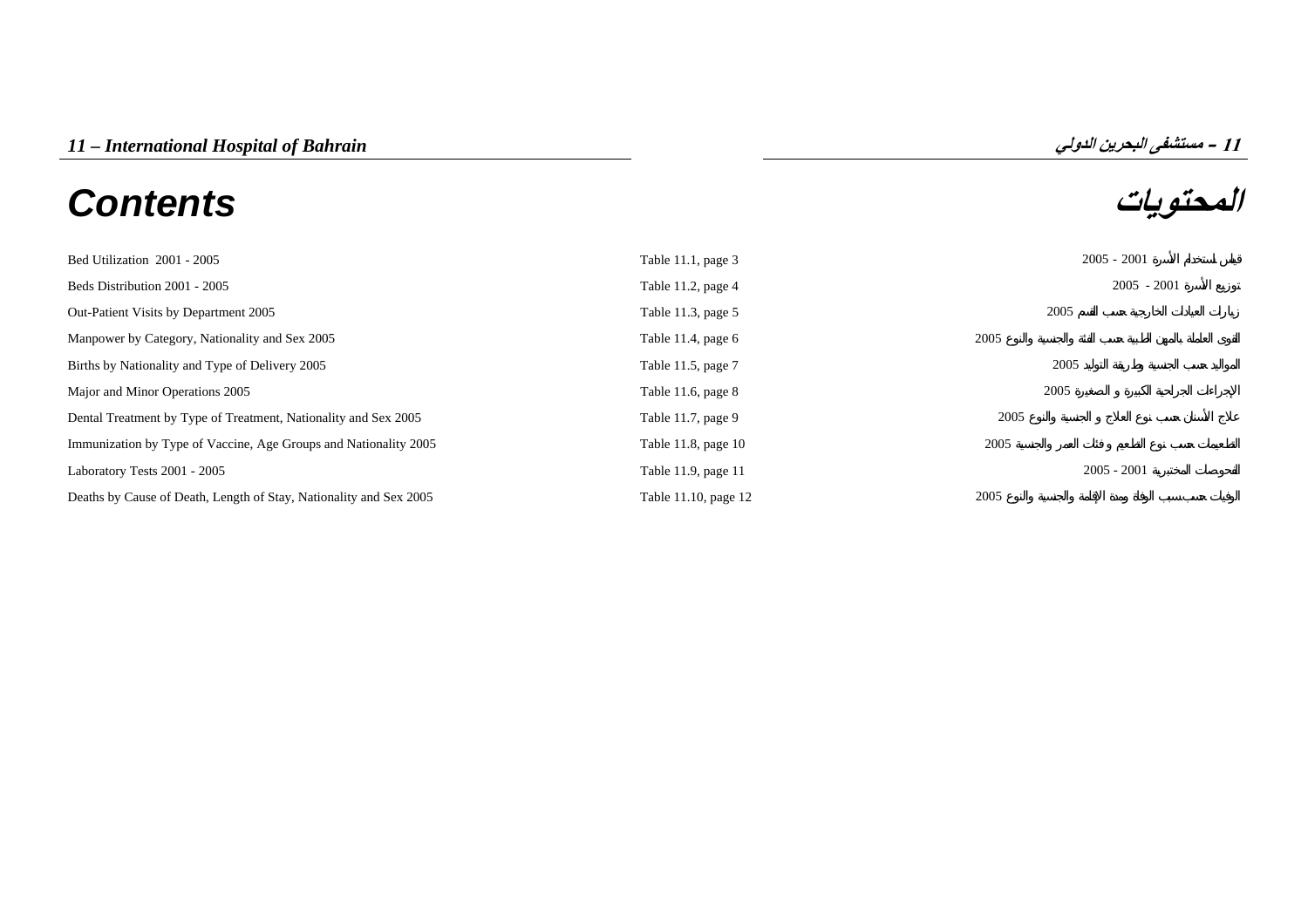## **2005 - 2001**

**Bed Utilization 2001 - 2005** 

<span id="page-1-0"></span>

| <b>Description</b>      | 2005   | 2004   | 2003   | 2002   | 2001   |
|-------------------------|--------|--------|--------|--------|--------|
| Total admissions        | 3,606  | 3,570  | 2,378  | 1,831  | 1,498  |
| Total discharges        | 3,596  | 3,448  | 2,367  | 1,824  | 1,504  |
| Number of beds          | 57     | 57     | 57     | 57     | 57     |
| Bed days available      | 20,805 | 20,862 | 20,805 | 20,805 | 20,805 |
| Patient days-overnight  | 7,102  | 7,050  | 5,916  | 4,018  | 3,652  |
| Patients days < 1 day   | 1,768  | 1,606  | 958    | 782    | 559    |
| Total patients days     | 8,870  | 8,656  | 6,874  | 4,800  | 4,211  |
| Bed occupancy rate      | 42.6   | 41.5   | 33.0   | 23.1   | 20.2   |
| Turnover rate           | 63.1   | 60.5   | 41.5   | 32.0   | 26.4   |
| Turnover interval       | 3.3    | 3.5    | 5.9    | 8.8    | 11.0   |
| Average daily admission | 9.9    | 9.8    | 6.5    | 5.0    | 4.1    |
| Average daily discharge | 9.9    | 9.4    | 6.5    | 5.0    | 4.1    |
| Average length of stay  | 2.5    | 2.5    | 2.9    | 2.6    | 2.8    |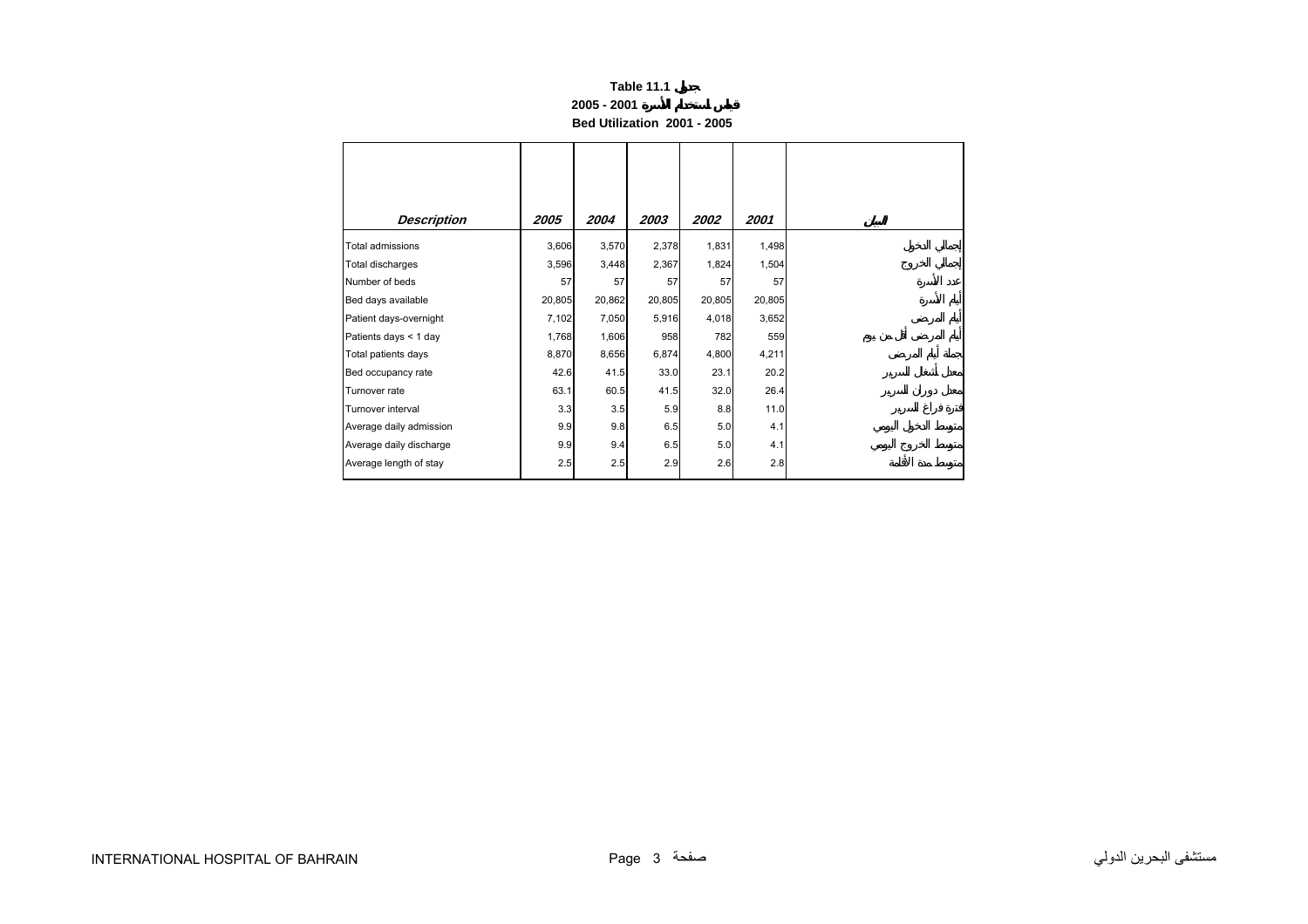# **Table 11.2 2005 - 2001 Beds Distribution 2001 - 2005**

<span id="page-2-0"></span>

| Service                          | 2005 | 2004 | 2003 | <i><b>2002</b></i> | 2001       |  |
|----------------------------------|------|------|------|--------------------|------------|--|
| Private Ward (VIP)               |      |      |      |                    | $\sqrt{2}$ |  |
| Intensive care unit              |      |      |      |                    |            |  |
| Medical / Surgical               | 29   | 29   | 29   | 29                 | 29         |  |
| Obstetrics / Gynecology          | 22   | 22   | 22   | 22                 | 22         |  |
| Total                            | 57   | 57   | 57   | 57                 | 57         |  |
| Special Care Baby Unit / Nursery | 12   | 8    | 8    | 8                  | я          |  |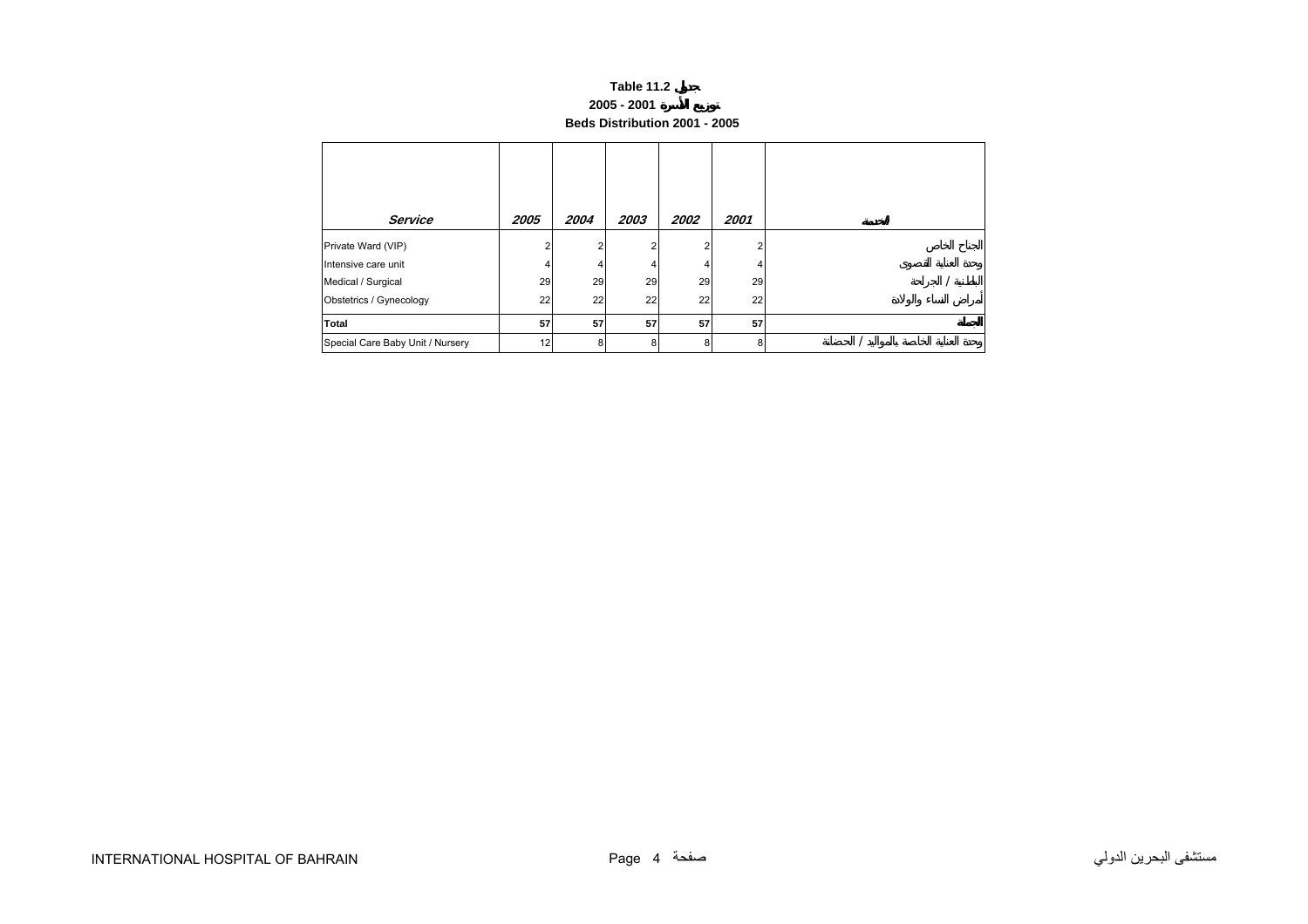# **2005**

# **Out-Patient Visits by Department 2005**

<span id="page-3-0"></span>

|                         | <b>Total</b> |        |        | Non-Bahraini |        |        | Bahraini |        |        |
|-------------------------|--------------|--------|--------|--------------|--------|--------|----------|--------|--------|
|                         |              |        |        |              |        |        |          |        |        |
|                         |              |        |        |              |        |        |          |        |        |
| <b>Department</b>       | Total        | Female | Male   | Total        | Female | Male   | Total    | Female | Male   |
| <b>General Practice</b> | 7,410        | 3,743  | 3,667  | 2,552        | 1,251  | 1,301  | 4,858    | 2,492  | 2,366  |
| Dental                  | 6,897        | 3,770  | 3,127  | 3,139        | 1,580  | 1,559  | 3,758    | 2,190  | 1,568  |
| Medical                 | 5,651        | 3,355  | 2,296  | 1,799        | 828    | 971    | 3,852    | 2,527  | 1,325  |
| Obstetrics & Gynecology | 7,899        | 7,831  | 68     | 3,028        | 3,009  | 19     | 4,871    | 4,822  | 49     |
| Paediatrics             | 21,091       | 9,520  | 11,571 | 8,662        | 3,753  | 4,909  | 12,429   | 5,767  | 6,662  |
| Surgical                | 3,445        | 1,619  | 1,826  | 985          | 495    | 490    | 2,460    | 1,124  | 1,336  |
| Orthopedics             | 9,104        | 4,275  | 4,829  | 2,682        | 1,258  | 1,424  | 6,422    | 3,017  | 3,405  |
| <b>E.N.T.</b>           | 5,932        | 2,876  | 3,056  | 2,029        | 911    | 1,118  | 3,903    | 1,965  | 1,938  |
| Dermatology             | 3,317        | 1,793  | 1,524  | 1,245        | 620    | 625    | 2,072    | 1,173  | 899    |
| <b>Total</b>            | 70,746       | 38,782 | 31,964 | 26,121       | 13,705 | 12,416 | 44,625   | 25,077 | 19,548 |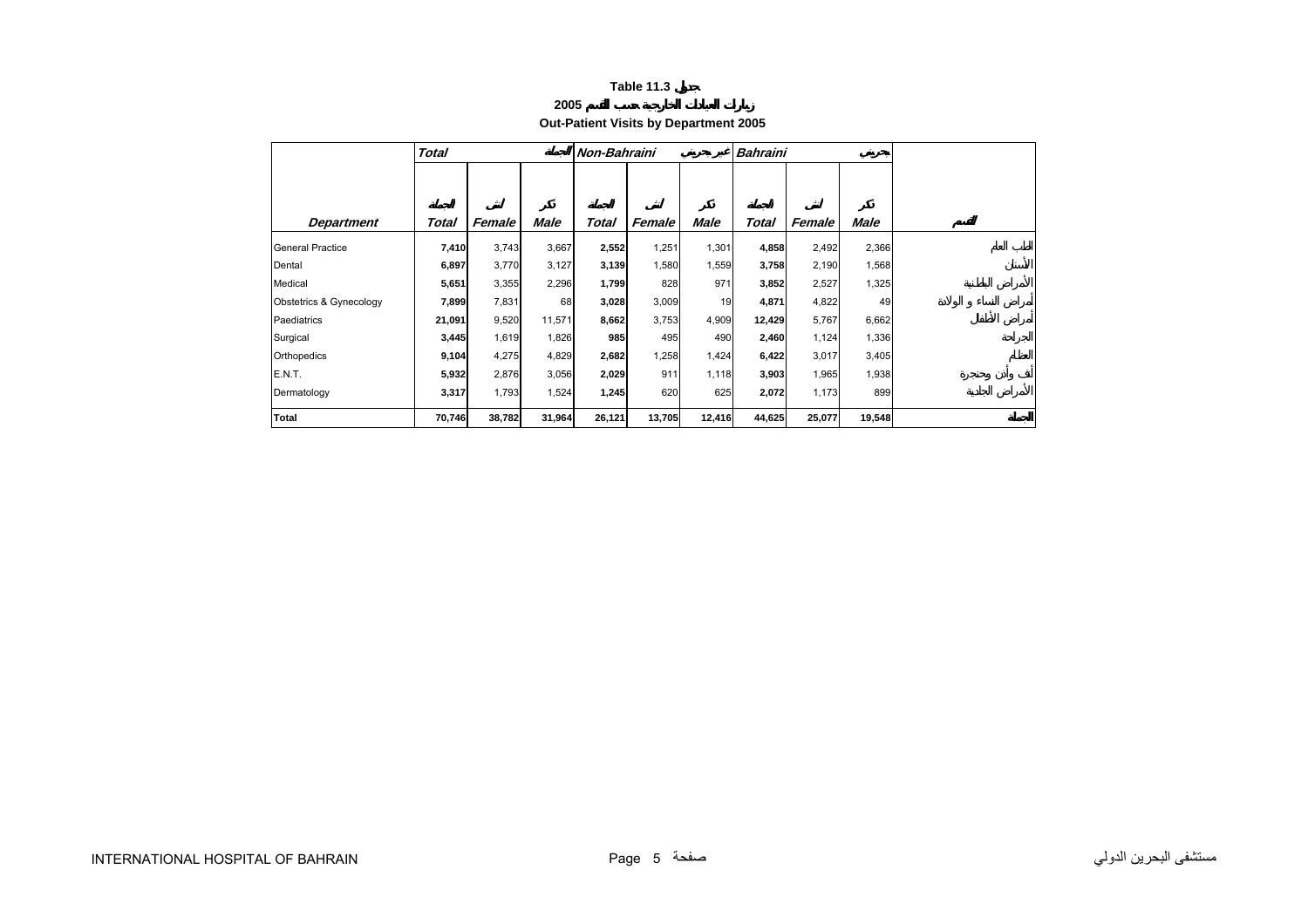# **جدول 11.4 Table القوى العاملة بالمهن الطبية حسب الفئة <sup>و</sup> الجنسية <sup>و</sup> النوع<sup>2005</sup> Manpower by Category, Nationality and Sex 2005**

<span id="page-4-0"></span>

|                                                         | <b>Total</b> |        |      | الجملة Non-Bahraini |        |      | Bahraini غير بحريني |        | بعريني |  |
|---------------------------------------------------------|--------------|--------|------|---------------------|--------|------|---------------------|--------|--------|--|
|                                                         | الجملة       | أنشى   | نکر  | الجملة              | أنشى   | نكر  | الجملة              | أننسى  | نكر    |  |
| Category                                                | Total        | Female | Male | <b>Total</b>        | Female | Male | <b>Total</b>        | Female | Male   |  |
| Physicians                                              | 65           | 10     | 55   | 62                  |        | 54   |                     |        |        |  |
| Dentists                                                |              |        |      |                     |        |      |                     |        |        |  |
| Nurses <sup>*</sup>                                     | 56           | 56     |      | 55                  | 55     |      |                     |        |        |  |
| <b>Practical Nurses</b>                                 |              |        |      |                     |        |      |                     |        |        |  |
| Pharmacists & Technicians                               |              |        |      |                     |        |      |                     |        |        |  |
| Dental Hygienists & Technicians                         |              |        |      |                     |        |      |                     |        |        |  |
| Laboratory Technologists & Technicians                  |              |        |      |                     |        |      |                     |        |        |  |
| Radiographers and Technicians                           |              |        |      |                     |        |      |                     |        |        |  |
| Physiotherapists, Occupational Therapists & Technicians |              |        |      |                     |        |      |                     |        |        |  |
| Prosthetic, Orthotics Technicians                       |              |        |      |                     |        |      |                     |        |        |  |
| Anaesthesia Technician                                  |              |        |      |                     |        |      |                     |        |        |  |
| Audio Visual Technician                                 |              |        |      |                     |        |      |                     |        |        |  |
| Electro Cardiogram technician                           |              |        |      |                     |        |      |                     |        |        |  |
| Psychiatric Techician                                   |              |        |      |                     |        |      |                     |        |        |  |
| Electro Encephalograph                                  |              |        |      |                     |        |      |                     |        |        |  |
| Optical Technician                                      |              |        |      |                     |        |      |                     |        |        |  |
| Paramedic and Respiratory Specialist                    |              |        |      |                     |        |      |                     |        |        |  |

*\* Nurses excluding practical nurses and other grades below staff nurse .* . : *\**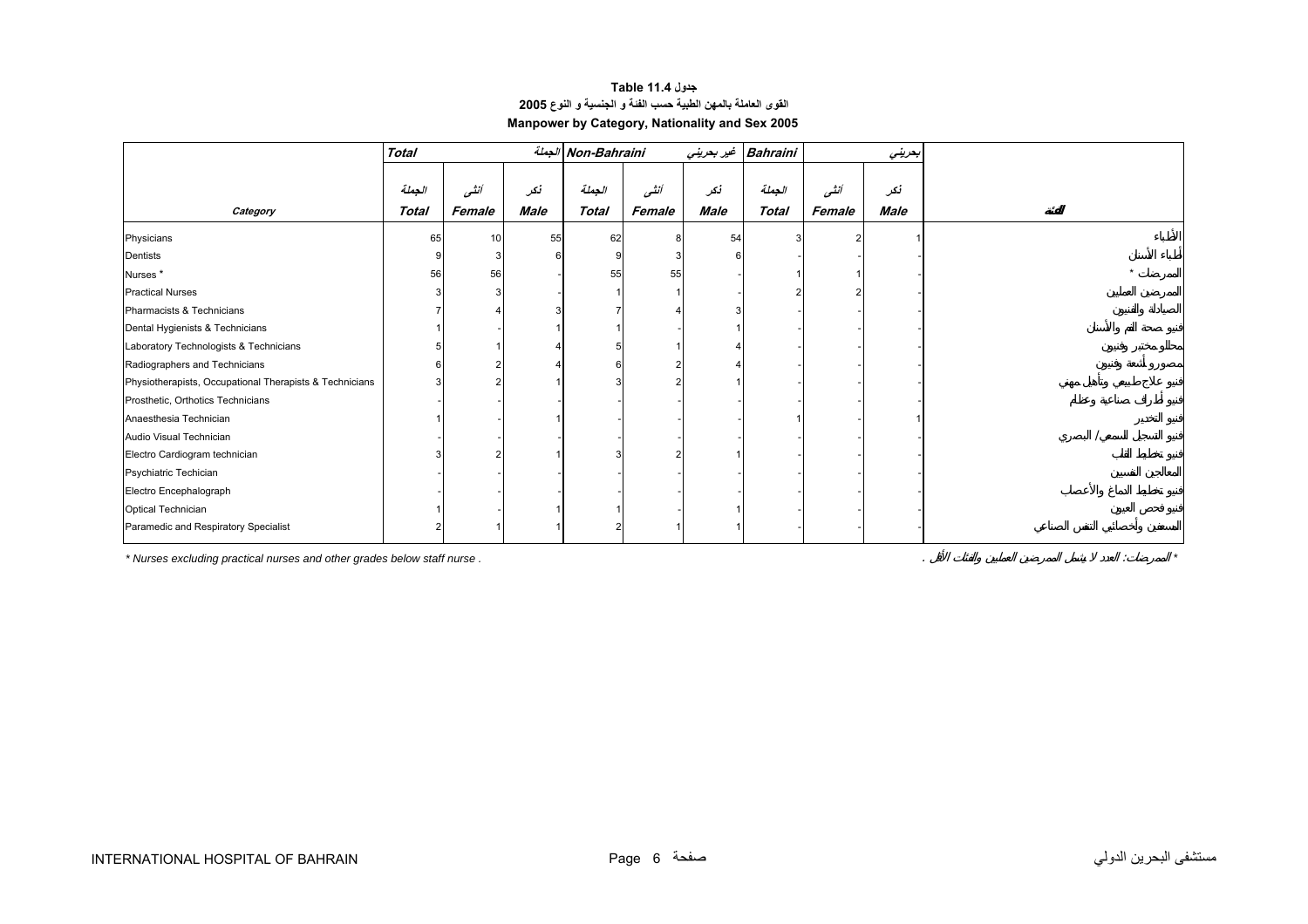| 2005                                            |  |
|-------------------------------------------------|--|
| Births by Nationality and Type of Delivery 2005 |  |

<span id="page-5-0"></span>

|                           |               |               |                   | <b>Live Births</b>   |               |                      |               |  |
|---------------------------|---------------|---------------|-------------------|----------------------|---------------|----------------------|---------------|--|
| <b>Births</b>             |               |               |                   | Premature            |               | <b>Full Term</b>     |               |  |
|                           |               |               |                   |                      |               |                      |               |  |
| Nationality / type        | <b>Total</b>  | <b>Still</b>  | <b>Total Live</b> | Congenital           | <b>Normal</b> | <b>Congenital</b>    | <b>Normal</b> |  |
| of delivery               | <b>Births</b> | <b>Births</b> | <b>Births</b>     | <b>Abnormalities</b> |               | <b>Abnormalities</b> |               |  |
| <b>Bahraini</b>           |               |               |                   |                      |               |                      |               |  |
| Normal Delivery           |               |               |                   |                      |               |                      |               |  |
| Vertex                    | 72            |               | 72                |                      |               |                      | 72            |  |
| Breech                    |               |               |                   |                      |               |                      |               |  |
|                           |               |               |                   |                      |               |                      |               |  |
| <b>Assisted Delivery</b>  |               |               |                   |                      |               |                      |               |  |
| Vacuum                    |               |               |                   |                      |               |                      |               |  |
| Forceps                   |               |               |                   |                      |               |                      | 1             |  |
| Caesarian section         | 46            |               | 46                |                      |               |                      | 46            |  |
| <b>Total Bahraini</b>     |               |               |                   |                      |               |                      |               |  |
|                           | 119           |               | 119               |                      |               |                      | 119           |  |
| Non-Bahraini              |               |               |                   |                      |               |                      |               |  |
| Normal Delivery           |               |               |                   |                      |               |                      |               |  |
| Vertex                    | 28            |               | 28                |                      |               |                      | 28            |  |
| <b>Breech</b>             |               |               |                   |                      |               |                      |               |  |
|                           |               |               |                   |                      |               |                      |               |  |
| <b>Assisted Delivery</b>  |               |               |                   |                      |               |                      |               |  |
| Vacuum                    |               |               |                   |                      |               |                      |               |  |
| Forceps                   |               |               |                   |                      |               |                      |               |  |
| Caesarian section         | 20            |               | 19                |                      |               |                      | 19            |  |
| <b>Total Non-Bahraini</b> | 48            |               | 47                |                      |               |                      | 47            |  |
|                           |               |               |                   |                      |               |                      |               |  |
| <b>Total</b>              | 167           |               | 166               |                      |               |                      | 166           |  |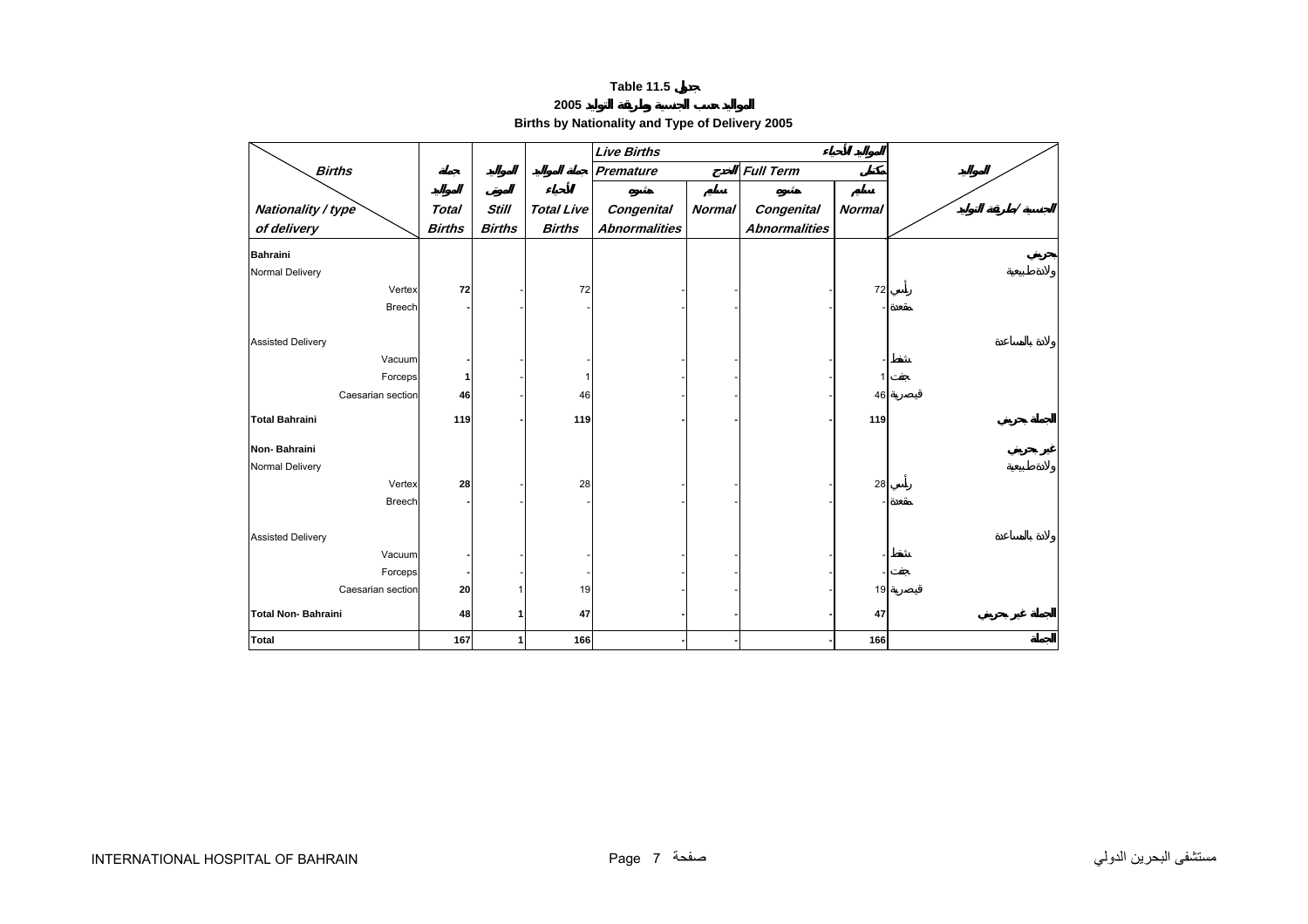## **2005**

## **Major and Minor Operations 2005**

<span id="page-6-0"></span>

|                        | <b>Procedure Type</b> |              |              |
|------------------------|-----------------------|--------------|--------------|
|                        |                       |              |              |
|                        |                       |              |              |
| <b>Department</b>      | Total                 | <b>Minor</b> | <b>Major</b> |
| General Surgery        | 304                   | 207          | 97           |
| Orthopedics & Fracture | 201                   | 81           | 120          |
| Urology                | 276                   | 231          | 45           |
| Plastic Surgery        | 110                   | 61           | 49           |
| Paediatrics            | 277                   | 86           | 191          |
| Ear, Nose & Throat     | 121                   | 49           | 72           |
| Opthalmology           | 139                   | 100          | 39           |
| Gynecology             | 208                   | 153          | 55           |
| Obstetrics             | 64                    | 2            | 62           |
| Dental                 | 17                    | 10           | 7            |
| Endoscopies            | 211                   | 211          |              |
| Others                 | 34                    | 25           | 9            |
| Total                  | 1,962                 | 1,216        | 746          |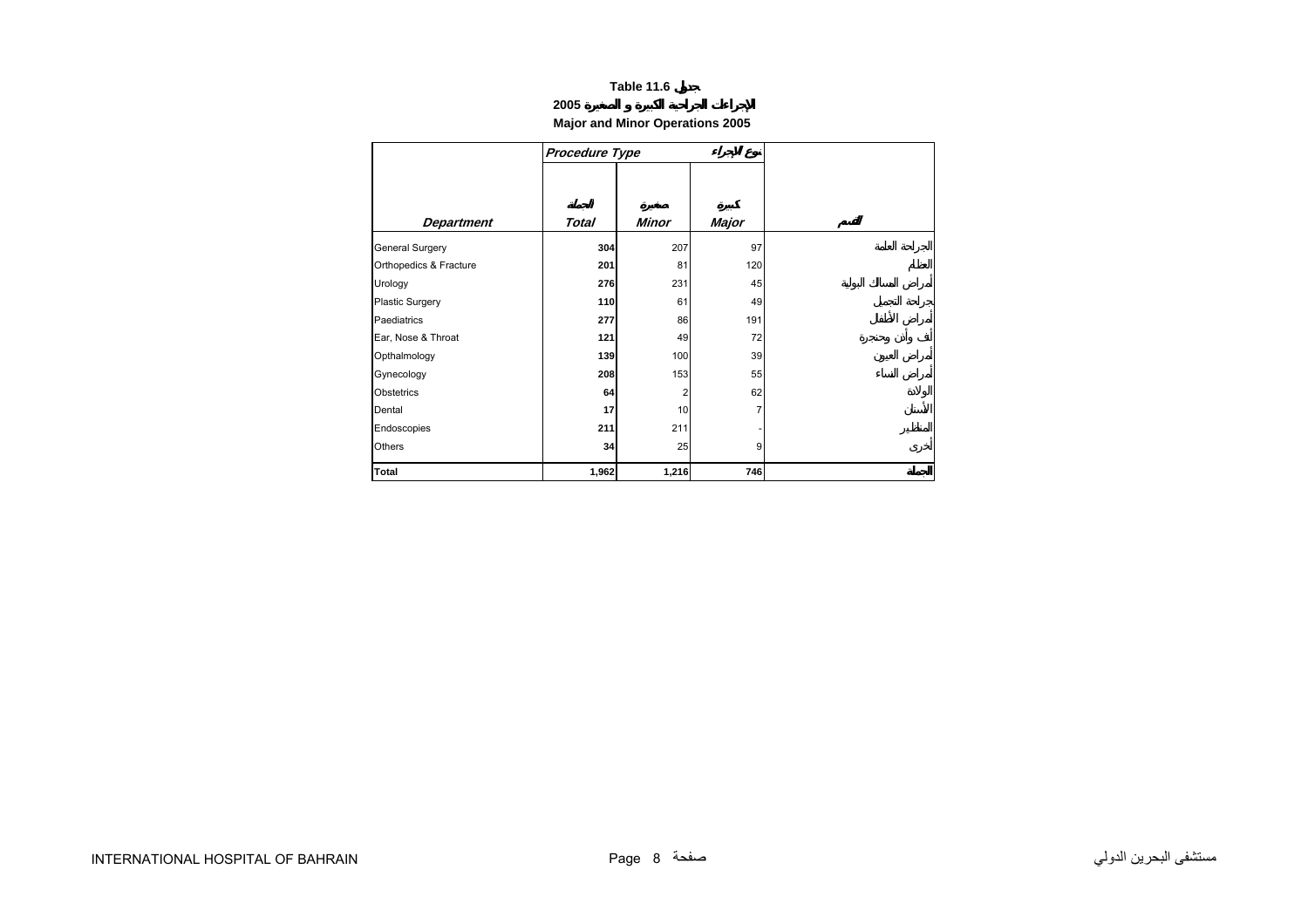**2005** 

# **Dental Treatment by Type of Treatment, Nationality and Sex 2005**

<span id="page-7-0"></span>

|                          | <b>Total</b> |        |             |       | Non-Bahraini |             |              | <b>Bahraini</b> |             |  |  |
|--------------------------|--------------|--------|-------------|-------|--------------|-------------|--------------|-----------------|-------------|--|--|
|                          |              |        |             |       |              |             |              |                 |             |  |  |
|                          |              |        |             |       |              |             |              |                 |             |  |  |
| <b>Type of Treatment</b> | Total        | Female | <b>Male</b> | Total | Female       | <b>Male</b> | <b>Total</b> | Female          | <b>Male</b> |  |  |
| General treatment        | 1,314        | 727    | 587         | 598   | 313          | 285         | 716          | 414             | 302         |  |  |
| <b>Gum treatment</b>     | 1,473        | 763    | 710         | 621   | 292          | 329         | 852          | 471             | 381         |  |  |
| Nerve                    | 445          | 257    | 188         | 211   | 107          | 104         | 234          | 150             | 84          |  |  |
| Surgical treatment       | 119          | 68     | 51          | 55    | 26           | 29          | 64           | 42              | 22          |  |  |
| Filling                  | 2,033        | 1,140  | 893         | 922   | 476          | 446         | 1,111        | 664             | 447         |  |  |
| Extraction               | 425          | 217    | 208         | 206   | 105          | 101         | 219          | 112             | 107         |  |  |
| Denture                  | 385          | 230    | 155         | 189   | 99           | 90          | 196          | 131             | 65          |  |  |
| Orthodontics             | 676          | 395    | 281         | 291   | 142          | 149         | 385          | 253             | 132         |  |  |
| Total                    | 6,870        | 3,797  | 3,073       | 3,093 | 1,560        | 1,533       | 3,777        | 2,237           | 1,540       |  |  |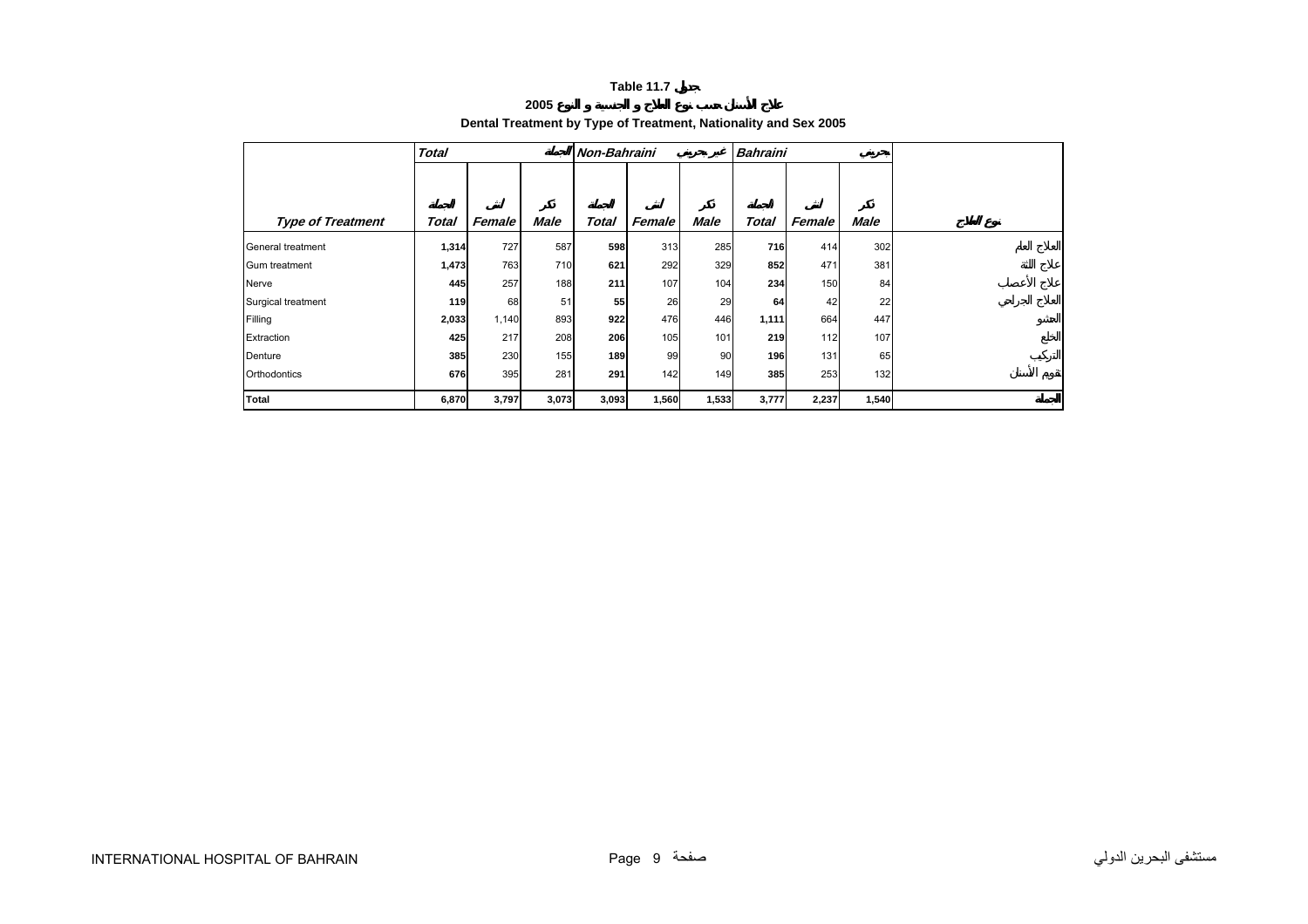**2005 Immunization by Type of Vaccine, Age Groups and Nationality 2005** 

<span id="page-8-0"></span>

|       | <b>Total</b> |                 |              | $2 - 5$ years   |                 |              | $1 - 2$ years   |           |              | <b>Below 1 year</b> |                          |                                    |
|-------|--------------|-----------------|--------------|-----------------|-----------------|--------------|-----------------|-----------|--------------|---------------------|--------------------------|------------------------------------|
|       |              |                 |              |                 |                 |              |                 |           |              |                     |                          |                                    |
|       |              |                 |              |                 |                 |              |                 |           |              |                     |                          |                                    |
|       |              |                 |              |                 |                 |              |                 |           |              |                     |                          |                                    |
|       | Non-         |                 |              | Non-            |                 |              | Non-            |           |              | Non-                |                          | Type of vaccine                    |
| Total | Bahraini     | <b>Bahraini</b> | <b>Total</b> | <b>Bahraini</b> | <b>Bahraini</b> | <b>Total</b> | <b>Bahraini</b> | Bahraini  | <b>Total</b> |                     | <b>Bahraini</b> Bahraini |                                    |
|       |              |                 |              |                 |                 |              |                 |           |              |                     |                          | 1( )<br><b>Hepatitis B/DPT/HIB</b> |
|       |              |                 |              |                 |                 |              |                 |           |              |                     |                          | ( )                                |
| 159   | 47           | 112             | <b>NA</b>    | <b>NA</b>       | <b>NA</b>       |              |                 |           | 159          | 47                  |                          | 112 Dose 1                         |
| 164   | 61           | 103             | <b>NA</b>    | <b>NA</b>       | <b>NA</b>       |              |                 |           | 164          | 61                  |                          | 103 Dose 2                         |
| 160   | 59           | 101             | <b>NA</b>    | <b>NA</b>       | <b>NA</b>       |              |                 |           | 160          | 59                  |                          | 101 Dose 3                         |
| 198   | 82           | 116             |              |                 |                 | 198          | 82              | 116       | <b>NA</b>    | <b>NA</b>           |                          | NA Booster 1 dose                  |
|       |              |                 |              |                 |                 | <b>NA</b>    | <b>NA</b>       | <b>NA</b> | <b>NA</b>    | <b>NA</b>           |                          | NA Booster 2 dose                  |
|       |              |                 |              |                 |                 |              |                 |           |              |                     |                          |                                    |
|       |              |                 |              |                 |                 |              |                 |           |              |                     |                          | <b>Poliomyelitis</b>               |
| 216   | 52           | 164             | <b>NA</b>    | <b>NA</b>       | <b>NA</b>       | <b>NA</b>    | <b>NA</b>       | <b>NA</b> | 216          | 52                  |                          | 164 Dose 1                         |
| 149   | 41           | 108             | <b>NA</b>    | <b>NA</b>       | <b>NA</b>       | <b>NA</b>    | <b>NA</b>       | <b>NA</b> | 149          | 41                  |                          | 108 Dose 2                         |
| 149   | 56           | 93              | <b>NA</b>    | <b>NA</b>       | <b>NA</b>       | <b>NA</b>    | <b>NA</b>       | <b>NA</b> | 149          | 56                  |                          | 93 Dose 3                          |
| 156   | 49           | 107             |              |                 |                 | 156          | 49              | 107       | <b>NA</b>    | <b>NA</b>           |                          | NA Booster 1 dose                  |
| 70    | 28           | 42              | 70           | 28              | 42              | <b>NA</b>    | <b>NA</b>       | <b>NA</b> | <b>NA</b>    | <b>NA</b>           |                          | NA Booster 2 dose                  |
|       |              |                 |              |                 |                 |              |                 |           |              |                     |                          |                                    |
|       |              |                 |              |                 |                 |              |                 |           |              |                     |                          | Mumps, Measles, Rubella            |
| 176   | 88           | 88              | <b>NA</b>    | <b>NA</b>       | <b>NA</b>       | 176          | 88              | 88        | <b>NA</b>    | <b>NA</b>           |                          | NA Dose 1                          |
| 57    | 20           | 37              | 57           | 20              | 37              | <b>NA</b>    | <b>NA</b>       | <b>NA</b> | <b>NA</b>    | <b>NA</b>           |                          | NA Dose 2                          |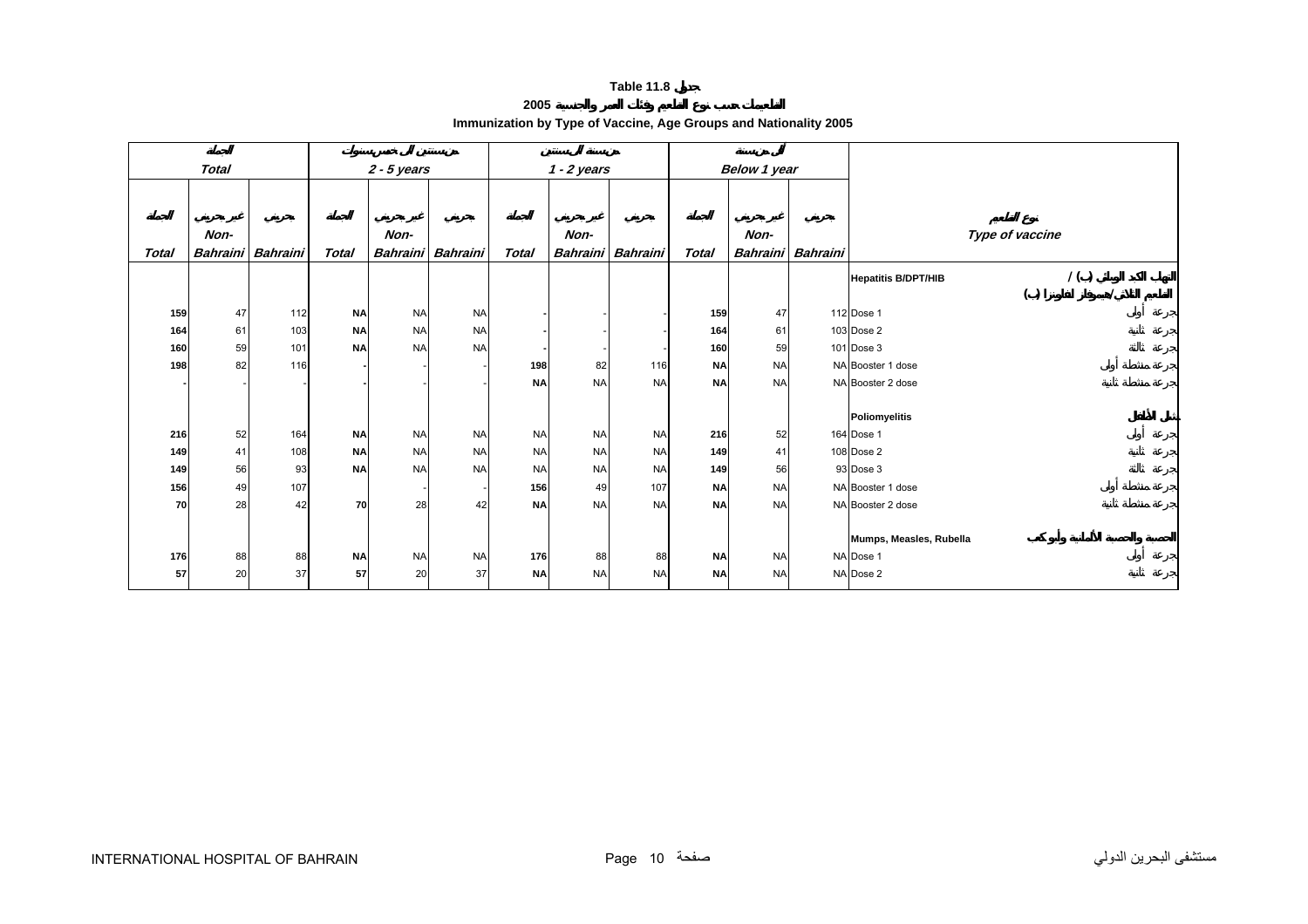# **Table 11.9 2005 - 2001 Laboratory Tests 2001 - 2005**

<span id="page-9-0"></span>

| <b>Type of Test</b>                     | 2005   | 2004   | 2003   | 2002   | 2001   |
|-----------------------------------------|--------|--------|--------|--------|--------|
| Clinical chemistry of blood             | 21,452 | 15,826 | 11,213 | 10,348 | 8,475  |
| Clinical chemistry of other body fluids | 2,773  | 3,839  | 4,181  | 2,979  | 53     |
| Chemical function tests                 | 1,786  | 2,634  | 8,361  | 1,623  | 2,169  |
| Endocrine function tests & enzymes      | 2,368  | 5,106  | 2,720  | 3,207  | 4,436  |
| Microbiology                            | 929    | 7,142  | 6,169  | 4,747  | 4,035  |
| Serology & immunology                   | 13,187 | 5,235  | 3,486  | 2,657  | 1,989  |
| Mycology & parasitology                 | 7,117  | 1,764  | 1,572  | 1,125  | 909    |
| Hematology                              | 14,841 | 14,141 | 7,111  | 9,962  | 8,195  |
| General pathology                       | 929    | 1,153  | 1,855  | 1,510  | 1,180  |
| Other laboratories tests                | 7,273  | 328    | 4,181  | 1,914  | 670    |
| Total                                   | 72,655 | 57,168 | 50,849 | 40,072 | 32,111 |